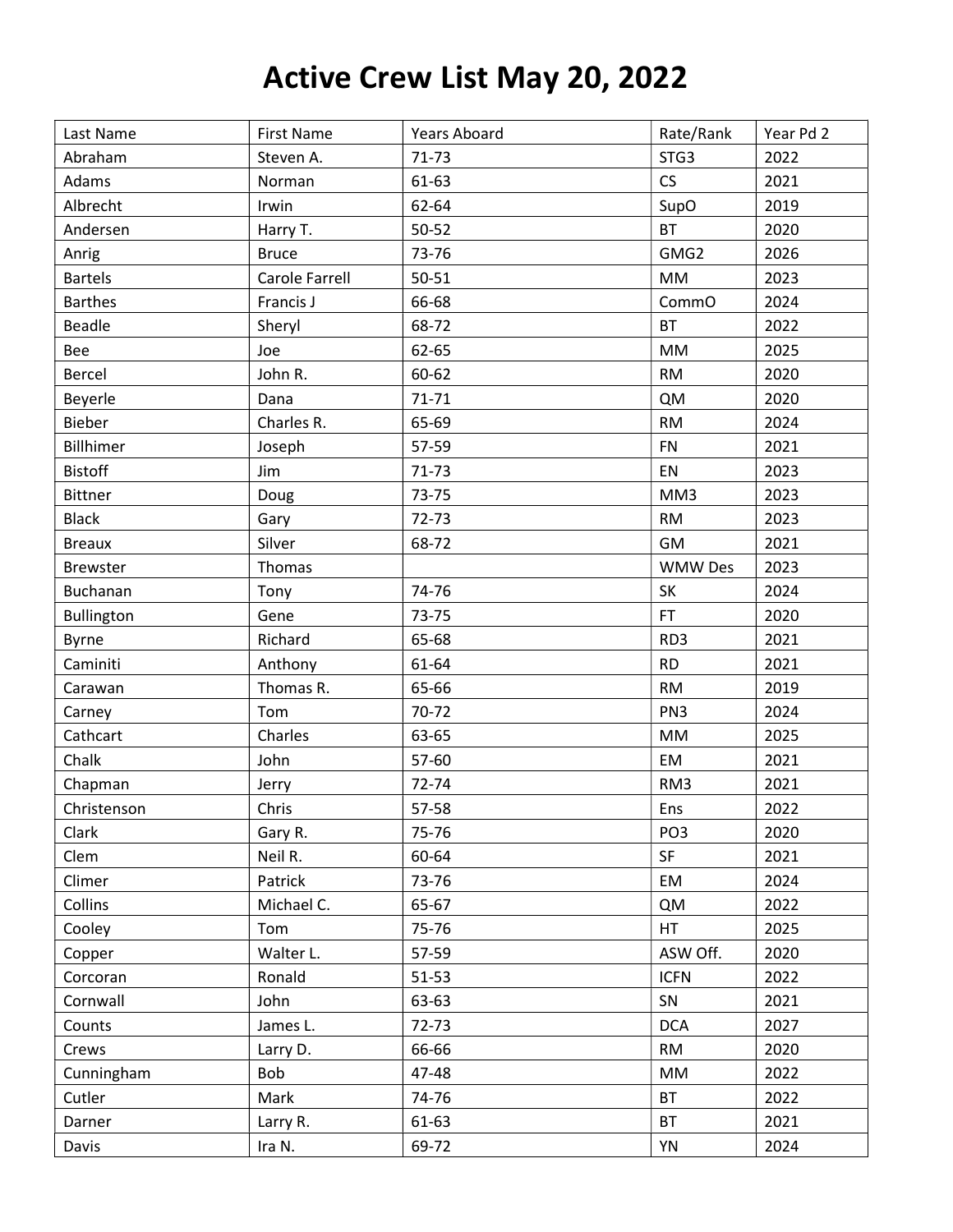| Davis         | Clifford        | 53-56 | <b>RM</b>        | 2021 |
|---------------|-----------------|-------|------------------|------|
| Davis         | Arley           | 55-59 | GM               | 2020 |
| Davis         | Douglas R.      | 61-61 | <b>MR</b>        | 2019 |
| Dennison      | Frederick E.    | 53-54 | SK               | 2020 |
| Deyo          | Bill            | 74-76 | <b>MM</b>        | 2024 |
| Didomenick    | Stephen         | 72-74 | <b>QM</b>        | 2027 |
| Dolch Jr      | Herbert M       | 67-68 | <b>RD</b>        | 2020 |
| Drennon       | Michael W.      | 74-74 | SH               | 2023 |
| <b>Dzubak</b> | John            | 66-69 | MM3              | 2023 |
| Eastlack      | Frank           | 70-70 | PC               | 2027 |
| Edelblute     | Gerald          | 56-57 | TM3              | 2024 |
| Eklund        | David           | 60-63 | MM               | 2021 |
| Elsesser      | James           | 67-69 | <b>MPA</b>       | 2025 |
| Ferguson      | Mike            | 72-72 | <b>ST</b>        | 2022 |
| Flinner       | William (Bill)  | 58-61 | ETR <sub>2</sub> | 2025 |
| Foco          | Robert D.       | 72-74 | STG3             | 2021 |
| Foos          | Gary            | 71-72 | SN               | 2023 |
| Frase         | Dr. Lawrence    | 53-55 | <b>RD</b>        | 2021 |
| Friend        | George C        | 65-69 | <b>BT</b>        | 2022 |
| Frohbose      | John H.J        | 49-50 | PN               | 2021 |
| Gausman       | Russell         | 74-76 | SM               | 2022 |
| Gdula         | Bernard J.      | 56-57 | <b>FT</b>        | 2021 |
| Gill          | Donald K.       | 50-52 | SN               | 2025 |
| Gill          | Jim             | 73-76 | PC               | 2022 |
| Gillis        | Robert E.       | 73-74 | ET               | 2025 |
| Gleason       | Paul            | 73-75 | PN <sub>3</sub>  | 2022 |
| Gluse         | Michael R       | 56-59 | GunO             | 2023 |
| Gormley       | Thomas          | 67-68 | <b>BT</b>        | 2021 |
| Gosewisch     | Mark            | 74-76 | MM               | 2020 |
| Goteiner      | Abe             | 74-75 | YN1              | 2022 |
| Graf          | Donald V.       | 57-58 | EngO             | 2022 |
| Grant         | Ronald W.       | 70-71 | PC               | 2019 |
| Grapatin      | Ron             | 69-74 | FT.              | 2020 |
| Green         | Robert L        | 66-68 | <b>RD</b>        | 2023 |
| Griffeth      | Jim             | 68-70 | <b>BT</b>        | 2025 |
| Guzman        | Roman           | 70-71 | SM <sub>3</sub>  | 2020 |
| Hackney       | Richard R.      | 56-58 | $\mathsf{MM}$    | 2023 |
| Haldeman      | John            | 72-75 | GM               | 2022 |
| Hartnett      | Joseph M.       | 69-71 | GM3              | 2025 |
| Hartnett      | Frank J         | 53-54 | <b>FN</b>        | 2023 |
| (PO)<br>Hawks | Charlie         | 45-47 | SN               | 2023 |
| Herl          | Russell N.      | 61-63 | SO               | 2022 |
| Hoffman       | Gary L.         | 57-59 | MR               | 2020 |
| Hohner        | Clarence M.     | 54-57 | <b>RD</b>        | 2021 |
| Hudgins       | James C. (Carl) | 67-69 | <b>QM</b>        | 2023 |
| Hutmacher     | John S.         | 65-67 | PC               | 2022 |
|               |                 |       |                  |      |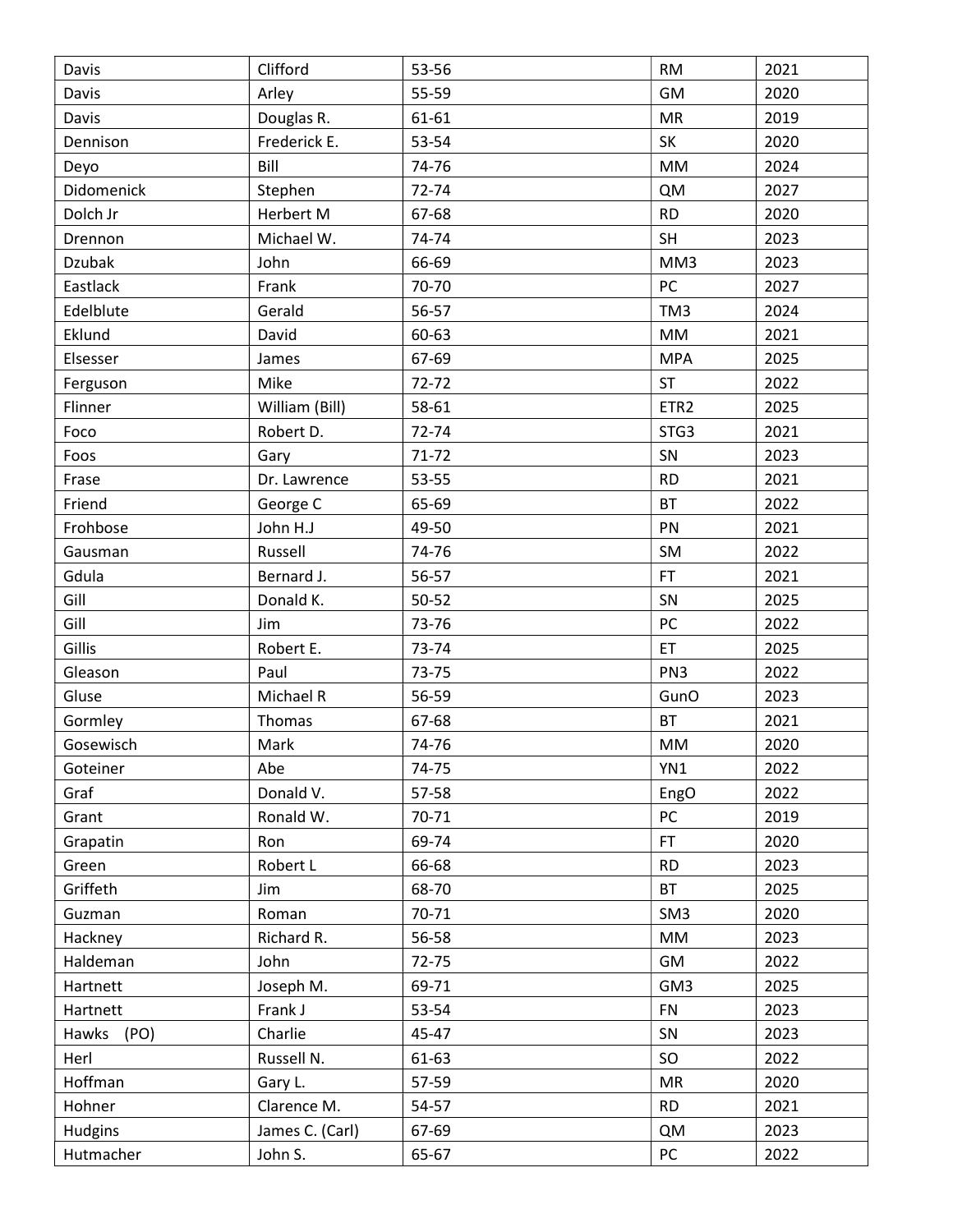| Jedra            | Henry         | 61-64     | MM               | 2022 |
|------------------|---------------|-----------|------------------|------|
| Johansen         | <b>Brian</b>  | 67-68     | <b>BM</b>        | 2021 |
| Jones, Jr.       | Malone (J.J.) | $71 - 72$ | <b>BM</b>        | 2020 |
| Kaefer           | Chris         | 67-70     | Ops              | 2025 |
| Kelley           | Gene          | 60-61     | WeapO            | 2020 |
| Kerniskey        | Don (Ski)     | 70-73     | MM3              | 2019 |
| Koch             | Don L         | 55-57     | ET <sub>2</sub>  | 2020 |
| Kostuck          | Jimmie J.     | 61-63     | GM               | 2023 |
| Krisanda         | David A.      | 71-74     | MM <sub>2</sub>  | 2023 |
| Lagerman         | Daniel P.     | 67-68     | FT               | 2023 |
| Large            | Jerry         | 57-58     | PN               | 2023 |
| Laswell          | Larry         | 73-75     | Ltjg ASWO        | 2022 |
| Lauten           | David H.      | 75-76     | RMC (SW)         | 2025 |
| Laux             | Bill          | $52 - 52$ | 2DivO            | 2021 |
| Lawless          | Edward        | 65-69     | <b>RD</b>        | 2024 |
| Leon, Sr         | William K.    | $72 - 72$ | <b>MM</b>        | 2023 |
| Lorenz           | Roger         | 53-54     | SK               | 2020 |
| Loving           | Howard H.     | 67-69     | CICO             | 2021 |
| Lusher           | Jim           | 65-68     | ETR <sub>2</sub> | 2021 |
| Lyle, Jr.        | W. D.         | 66-69     | ComO             | 2023 |
| Malloy           | Jim           | 59-60     | YN               | 2022 |
| Markoff          | Randall B.    | 74-75     | <b>EMO</b>       | 2019 |
| Marshall         | Mike          | 65-67     | RM <sub>2</sub>  | 2022 |
| Masciandaro (PO) | Vincent       | 45-46     | SN               | 2019 |
| Mawn             | Kevin M.      | 70-74     | <b>MM</b>        | 2025 |
| Mayrose          | Dennis A.     | 67-69     | GM               | 2023 |
| McAuley          | Denis         | $71 - 72$ | <b>RM</b>        | 2023 |
| McAuliffe        | Robert        | 73-74     | GM               | 2024 |
| McCallion        | Ted           | 73-75     | EM               | 2021 |
| McCurdy          | Walter R.     | $51 - 52$ | CIC Off.         | 2020 |
| McDaniel         | Melvin R.     | 54-56     | SH               | 2023 |
| McGee, III       | Harry         | 74-76     | CICO             | 2025 |
| McIntosh         | Ken           | 74-76     | STG3             | 2021 |
| McKee            | Hal R         | 54-57     | RM3              | 2023 |
| McLain           | Bobby         | 61-65     | HT               | 2023 |
| Messina          | Metrus        | 61-64     | IC               | 2023 |
| Michel           | John T        | $72 - 75$ | SupO             | 2027 |
| Miller           | Ronnie        | 60-62     | PC <sub>3</sub>  | 2024 |
| Miller           | Stephen B.    | 69-71     | EMO              | 2023 |
| Miller           | Steven L      | 70-72     | ASWO             | 2023 |
| Milo             | Ralph         | 68-70     | IC <sub>3</sub>  | 2023 |
| Moeller          | Michael D.    | 60-63     | <b>RD</b>        | 2020 |
| Moenck           | Dean          | 73-75     | MM1              | 2022 |
| Moisuk           | Ron           | 72-73     | SN               | 2019 |
| Morris           | Gene R        | 49-52     | ET <sub>2</sub>  | 2023 |
| Mugerauer        | Laurie E.     | 61-63     | SH               | 2023 |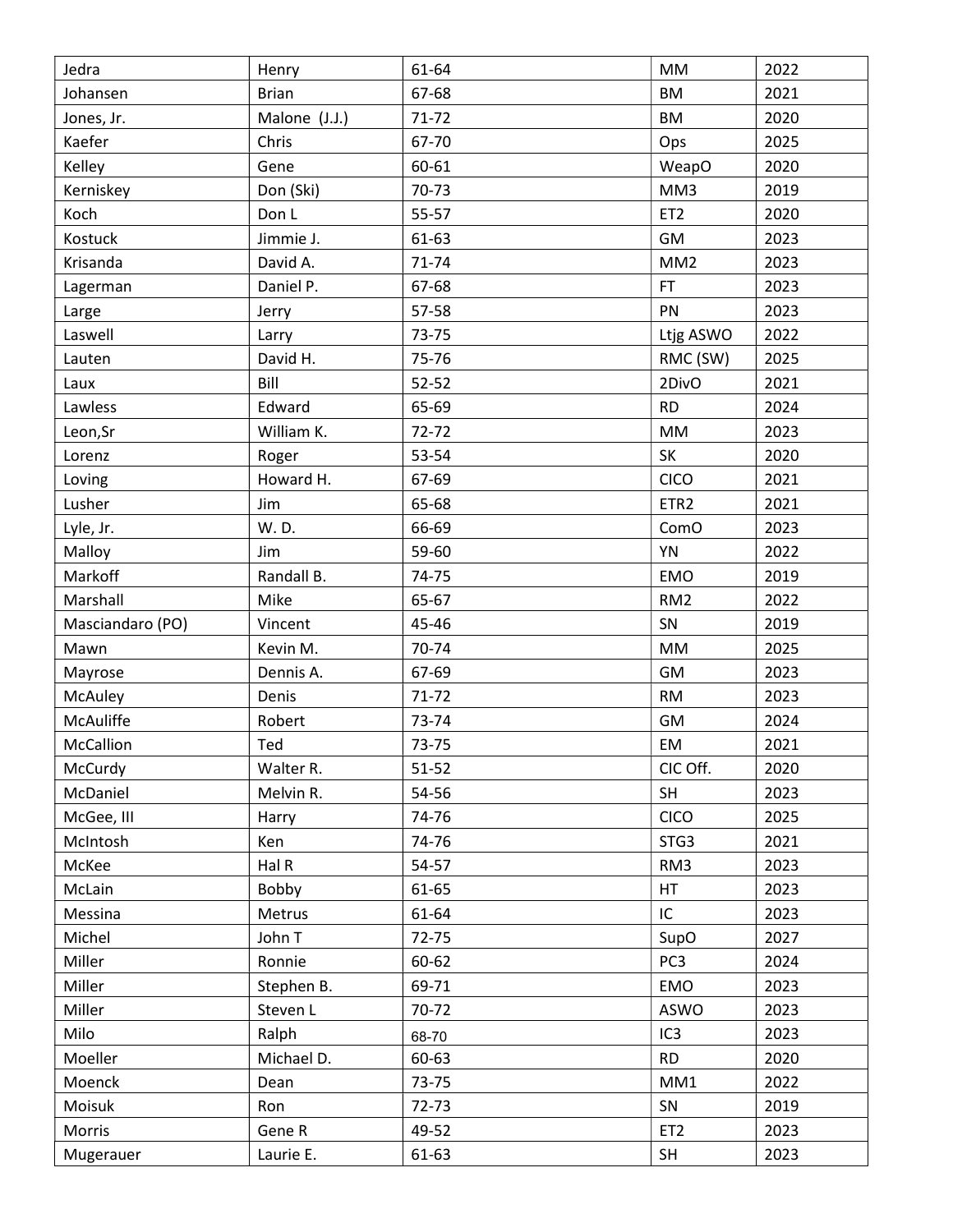| Lewis G.<br>61-63<br>SN<br>2022<br><b>Myers</b><br>Neal<br>David<br>$71 - 72$<br>2024<br>EngO<br>Odegaard<br><b>BT</b><br>Thomas J<br>2021<br>73-75<br>SO<br>2022<br>73-76<br>Olson<br>Randy<br>Olszewski<br>74-75<br>GM<br>2021<br>Jesse<br>Charles. W.<br>71-72<br>CO<br>2022<br>O'Reilly<br>Nick R<br><b>MS</b><br>2025<br>Palanca<br>61-61<br>William M.<br>56-60<br>2022<br>Pattan<br>MM<br>2019<br>Charles W.<br>56-60<br>MM<br>Pattan<br>Claud<br>54-56<br>GM<br>Phelps<br>2025<br>57-60<br>EN<br>2021<br>Pickenpaugh<br>Dan<br>Powell<br>Sister-Horace E. Jones 51-52 Dec<br>2021<br>Dee<br>IC <sub>3</sub><br>2022<br>Presley<br>Herman<br>60-61<br>$70-72$<br>RD/OS-3<br>2023<br>Rae<br>Dominic<br>SupO<br>70-71<br>2022<br>Dan<br>Ramsey<br>2022<br>Robert W.<br>SO<br>54-57<br>Ramsey<br>Richard<br>70-72<br>RD/OS3<br>2025<br>Reda<br>Alan<br>70-73<br>MM3<br>2021<br>Reeve<br>Mike<br>69-71<br><b>RM</b><br>2020<br>Resser<br><b>OS</b><br>2027<br>Ron<br>73-75<br>Reyna<br>2020<br>Riede<br>Paul<br>62-63<br><b>RD</b><br>Olson C<br>2024<br>61-66<br>TM <sub>2</sub><br>Rogers<br>John D<br>70-71<br>XO<br>2020<br>Rohrbough<br><b>Sales</b><br>Chuck<br>SO<br>2022<br>63-64<br>73-76<br>EM<br>2021<br>Schwegler<br>Dan<br>Seidman<br>2021<br>64-66<br>YN3<br>George<br>Donald<br>69-72<br>MR<br>2021<br>Sexton<br>Shackley<br>SK<br>2020<br>70-72<br>Jim<br>Clifford<br>Shoaf<br>56-57<br>GMM2<br>2022<br>Shoemaker<br>64-65<br>2025<br>Gene L<br><b>RM</b><br>Shore<br>Kenneth D.<br>67-70<br>RD3<br>2025<br>Siconolfi<br>Jeff<br><b>ST</b><br>2023<br>74-76<br>Bill<br>66-68<br>2021<br>Slattery, Jr.<br><b>BT</b><br>Smith<br>59-61<br><b>RD</b><br>2024<br>Larry L.<br>2024<br>Smith<br>James (Jim)<br>62-63<br>ET <sub>2</sub><br>Smith<br>Don<br>58-60<br><b>RD</b><br>2021<br>Dale E.<br>IC<br>Solt<br>60-62<br>2024<br>M. W. "Joe"<br>55-57<br>2024<br>SN<br>Sours<br>Southgate<br>Ronald W.<br>56-57<br>YN<br>2022<br>CICO.<br>2023<br>St. Clair<br>O. Dean<br>65-66<br>Bill<br>Stein<br>74-75<br>Comm. Off.<br>2021<br>David T.<br>65-66<br><b>RM</b><br>2020<br>Stevens<br>Harry R. (Rick)<br>69-70<br><b>BM</b><br>2023<br>Stewart<br>PC<br>Monty<br>$72 - 73$<br>2022<br>Stover<br>64-66<br>2023<br>YN3<br>Streza<br>Tom | Murphy | Thomas | $71-73$ | <b>GMT</b> | 2024 |
|--------------------------------------------------------------------------------------------------------------------------------------------------------------------------------------------------------------------------------------------------------------------------------------------------------------------------------------------------------------------------------------------------------------------------------------------------------------------------------------------------------------------------------------------------------------------------------------------------------------------------------------------------------------------------------------------------------------------------------------------------------------------------------------------------------------------------------------------------------------------------------------------------------------------------------------------------------------------------------------------------------------------------------------------------------------------------------------------------------------------------------------------------------------------------------------------------------------------------------------------------------------------------------------------------------------------------------------------------------------------------------------------------------------------------------------------------------------------------------------------------------------------------------------------------------------------------------------------------------------------------------------------------------------------------------------------------------------------------------------------------------------------------------------------------------------------------------------------------------------------------------------------------------------------------------------------------------------------------------------------------------------------------------------------------------------------------------------------------------------------------------------------------------------------------------------------------------------------------------------------------------|--------|--------|---------|------------|------|
|                                                                                                                                                                                                                                                                                                                                                                                                                                                                                                                                                                                                                                                                                                                                                                                                                                                                                                                                                                                                                                                                                                                                                                                                                                                                                                                                                                                                                                                                                                                                                                                                                                                                                                                                                                                                                                                                                                                                                                                                                                                                                                                                                                                                                                                        |        |        |         |            |      |
|                                                                                                                                                                                                                                                                                                                                                                                                                                                                                                                                                                                                                                                                                                                                                                                                                                                                                                                                                                                                                                                                                                                                                                                                                                                                                                                                                                                                                                                                                                                                                                                                                                                                                                                                                                                                                                                                                                                                                                                                                                                                                                                                                                                                                                                        |        |        |         |            |      |
|                                                                                                                                                                                                                                                                                                                                                                                                                                                                                                                                                                                                                                                                                                                                                                                                                                                                                                                                                                                                                                                                                                                                                                                                                                                                                                                                                                                                                                                                                                                                                                                                                                                                                                                                                                                                                                                                                                                                                                                                                                                                                                                                                                                                                                                        |        |        |         |            |      |
|                                                                                                                                                                                                                                                                                                                                                                                                                                                                                                                                                                                                                                                                                                                                                                                                                                                                                                                                                                                                                                                                                                                                                                                                                                                                                                                                                                                                                                                                                                                                                                                                                                                                                                                                                                                                                                                                                                                                                                                                                                                                                                                                                                                                                                                        |        |        |         |            |      |
|                                                                                                                                                                                                                                                                                                                                                                                                                                                                                                                                                                                                                                                                                                                                                                                                                                                                                                                                                                                                                                                                                                                                                                                                                                                                                                                                                                                                                                                                                                                                                                                                                                                                                                                                                                                                                                                                                                                                                                                                                                                                                                                                                                                                                                                        |        |        |         |            |      |
|                                                                                                                                                                                                                                                                                                                                                                                                                                                                                                                                                                                                                                                                                                                                                                                                                                                                                                                                                                                                                                                                                                                                                                                                                                                                                                                                                                                                                                                                                                                                                                                                                                                                                                                                                                                                                                                                                                                                                                                                                                                                                                                                                                                                                                                        |        |        |         |            |      |
|                                                                                                                                                                                                                                                                                                                                                                                                                                                                                                                                                                                                                                                                                                                                                                                                                                                                                                                                                                                                                                                                                                                                                                                                                                                                                                                                                                                                                                                                                                                                                                                                                                                                                                                                                                                                                                                                                                                                                                                                                                                                                                                                                                                                                                                        |        |        |         |            |      |
|                                                                                                                                                                                                                                                                                                                                                                                                                                                                                                                                                                                                                                                                                                                                                                                                                                                                                                                                                                                                                                                                                                                                                                                                                                                                                                                                                                                                                                                                                                                                                                                                                                                                                                                                                                                                                                                                                                                                                                                                                                                                                                                                                                                                                                                        |        |        |         |            |      |
|                                                                                                                                                                                                                                                                                                                                                                                                                                                                                                                                                                                                                                                                                                                                                                                                                                                                                                                                                                                                                                                                                                                                                                                                                                                                                                                                                                                                                                                                                                                                                                                                                                                                                                                                                                                                                                                                                                                                                                                                                                                                                                                                                                                                                                                        |        |        |         |            |      |
|                                                                                                                                                                                                                                                                                                                                                                                                                                                                                                                                                                                                                                                                                                                                                                                                                                                                                                                                                                                                                                                                                                                                                                                                                                                                                                                                                                                                                                                                                                                                                                                                                                                                                                                                                                                                                                                                                                                                                                                                                                                                                                                                                                                                                                                        |        |        |         |            |      |
|                                                                                                                                                                                                                                                                                                                                                                                                                                                                                                                                                                                                                                                                                                                                                                                                                                                                                                                                                                                                                                                                                                                                                                                                                                                                                                                                                                                                                                                                                                                                                                                                                                                                                                                                                                                                                                                                                                                                                                                                                                                                                                                                                                                                                                                        |        |        |         |            |      |
|                                                                                                                                                                                                                                                                                                                                                                                                                                                                                                                                                                                                                                                                                                                                                                                                                                                                                                                                                                                                                                                                                                                                                                                                                                                                                                                                                                                                                                                                                                                                                                                                                                                                                                                                                                                                                                                                                                                                                                                                                                                                                                                                                                                                                                                        |        |        |         |            |      |
|                                                                                                                                                                                                                                                                                                                                                                                                                                                                                                                                                                                                                                                                                                                                                                                                                                                                                                                                                                                                                                                                                                                                                                                                                                                                                                                                                                                                                                                                                                                                                                                                                                                                                                                                                                                                                                                                                                                                                                                                                                                                                                                                                                                                                                                        |        |        |         |            |      |
|                                                                                                                                                                                                                                                                                                                                                                                                                                                                                                                                                                                                                                                                                                                                                                                                                                                                                                                                                                                                                                                                                                                                                                                                                                                                                                                                                                                                                                                                                                                                                                                                                                                                                                                                                                                                                                                                                                                                                                                                                                                                                                                                                                                                                                                        |        |        |         |            |      |
|                                                                                                                                                                                                                                                                                                                                                                                                                                                                                                                                                                                                                                                                                                                                                                                                                                                                                                                                                                                                                                                                                                                                                                                                                                                                                                                                                                                                                                                                                                                                                                                                                                                                                                                                                                                                                                                                                                                                                                                                                                                                                                                                                                                                                                                        |        |        |         |            |      |
|                                                                                                                                                                                                                                                                                                                                                                                                                                                                                                                                                                                                                                                                                                                                                                                                                                                                                                                                                                                                                                                                                                                                                                                                                                                                                                                                                                                                                                                                                                                                                                                                                                                                                                                                                                                                                                                                                                                                                                                                                                                                                                                                                                                                                                                        |        |        |         |            |      |
|                                                                                                                                                                                                                                                                                                                                                                                                                                                                                                                                                                                                                                                                                                                                                                                                                                                                                                                                                                                                                                                                                                                                                                                                                                                                                                                                                                                                                                                                                                                                                                                                                                                                                                                                                                                                                                                                                                                                                                                                                                                                                                                                                                                                                                                        |        |        |         |            |      |
|                                                                                                                                                                                                                                                                                                                                                                                                                                                                                                                                                                                                                                                                                                                                                                                                                                                                                                                                                                                                                                                                                                                                                                                                                                                                                                                                                                                                                                                                                                                                                                                                                                                                                                                                                                                                                                                                                                                                                                                                                                                                                                                                                                                                                                                        |        |        |         |            |      |
|                                                                                                                                                                                                                                                                                                                                                                                                                                                                                                                                                                                                                                                                                                                                                                                                                                                                                                                                                                                                                                                                                                                                                                                                                                                                                                                                                                                                                                                                                                                                                                                                                                                                                                                                                                                                                                                                                                                                                                                                                                                                                                                                                                                                                                                        |        |        |         |            |      |
|                                                                                                                                                                                                                                                                                                                                                                                                                                                                                                                                                                                                                                                                                                                                                                                                                                                                                                                                                                                                                                                                                                                                                                                                                                                                                                                                                                                                                                                                                                                                                                                                                                                                                                                                                                                                                                                                                                                                                                                                                                                                                                                                                                                                                                                        |        |        |         |            |      |
|                                                                                                                                                                                                                                                                                                                                                                                                                                                                                                                                                                                                                                                                                                                                                                                                                                                                                                                                                                                                                                                                                                                                                                                                                                                                                                                                                                                                                                                                                                                                                                                                                                                                                                                                                                                                                                                                                                                                                                                                                                                                                                                                                                                                                                                        |        |        |         |            |      |
|                                                                                                                                                                                                                                                                                                                                                                                                                                                                                                                                                                                                                                                                                                                                                                                                                                                                                                                                                                                                                                                                                                                                                                                                                                                                                                                                                                                                                                                                                                                                                                                                                                                                                                                                                                                                                                                                                                                                                                                                                                                                                                                                                                                                                                                        |        |        |         |            |      |
|                                                                                                                                                                                                                                                                                                                                                                                                                                                                                                                                                                                                                                                                                                                                                                                                                                                                                                                                                                                                                                                                                                                                                                                                                                                                                                                                                                                                                                                                                                                                                                                                                                                                                                                                                                                                                                                                                                                                                                                                                                                                                                                                                                                                                                                        |        |        |         |            |      |
|                                                                                                                                                                                                                                                                                                                                                                                                                                                                                                                                                                                                                                                                                                                                                                                                                                                                                                                                                                                                                                                                                                                                                                                                                                                                                                                                                                                                                                                                                                                                                                                                                                                                                                                                                                                                                                                                                                                                                                                                                                                                                                                                                                                                                                                        |        |        |         |            |      |
|                                                                                                                                                                                                                                                                                                                                                                                                                                                                                                                                                                                                                                                                                                                                                                                                                                                                                                                                                                                                                                                                                                                                                                                                                                                                                                                                                                                                                                                                                                                                                                                                                                                                                                                                                                                                                                                                                                                                                                                                                                                                                                                                                                                                                                                        |        |        |         |            |      |
|                                                                                                                                                                                                                                                                                                                                                                                                                                                                                                                                                                                                                                                                                                                                                                                                                                                                                                                                                                                                                                                                                                                                                                                                                                                                                                                                                                                                                                                                                                                                                                                                                                                                                                                                                                                                                                                                                                                                                                                                                                                                                                                                                                                                                                                        |        |        |         |            |      |
|                                                                                                                                                                                                                                                                                                                                                                                                                                                                                                                                                                                                                                                                                                                                                                                                                                                                                                                                                                                                                                                                                                                                                                                                                                                                                                                                                                                                                                                                                                                                                                                                                                                                                                                                                                                                                                                                                                                                                                                                                                                                                                                                                                                                                                                        |        |        |         |            |      |
|                                                                                                                                                                                                                                                                                                                                                                                                                                                                                                                                                                                                                                                                                                                                                                                                                                                                                                                                                                                                                                                                                                                                                                                                                                                                                                                                                                                                                                                                                                                                                                                                                                                                                                                                                                                                                                                                                                                                                                                                                                                                                                                                                                                                                                                        |        |        |         |            |      |
|                                                                                                                                                                                                                                                                                                                                                                                                                                                                                                                                                                                                                                                                                                                                                                                                                                                                                                                                                                                                                                                                                                                                                                                                                                                                                                                                                                                                                                                                                                                                                                                                                                                                                                                                                                                                                                                                                                                                                                                                                                                                                                                                                                                                                                                        |        |        |         |            |      |
|                                                                                                                                                                                                                                                                                                                                                                                                                                                                                                                                                                                                                                                                                                                                                                                                                                                                                                                                                                                                                                                                                                                                                                                                                                                                                                                                                                                                                                                                                                                                                                                                                                                                                                                                                                                                                                                                                                                                                                                                                                                                                                                                                                                                                                                        |        |        |         |            |      |
|                                                                                                                                                                                                                                                                                                                                                                                                                                                                                                                                                                                                                                                                                                                                                                                                                                                                                                                                                                                                                                                                                                                                                                                                                                                                                                                                                                                                                                                                                                                                                                                                                                                                                                                                                                                                                                                                                                                                                                                                                                                                                                                                                                                                                                                        |        |        |         |            |      |
|                                                                                                                                                                                                                                                                                                                                                                                                                                                                                                                                                                                                                                                                                                                                                                                                                                                                                                                                                                                                                                                                                                                                                                                                                                                                                                                                                                                                                                                                                                                                                                                                                                                                                                                                                                                                                                                                                                                                                                                                                                                                                                                                                                                                                                                        |        |        |         |            |      |
|                                                                                                                                                                                                                                                                                                                                                                                                                                                                                                                                                                                                                                                                                                                                                                                                                                                                                                                                                                                                                                                                                                                                                                                                                                                                                                                                                                                                                                                                                                                                                                                                                                                                                                                                                                                                                                                                                                                                                                                                                                                                                                                                                                                                                                                        |        |        |         |            |      |
|                                                                                                                                                                                                                                                                                                                                                                                                                                                                                                                                                                                                                                                                                                                                                                                                                                                                                                                                                                                                                                                                                                                                                                                                                                                                                                                                                                                                                                                                                                                                                                                                                                                                                                                                                                                                                                                                                                                                                                                                                                                                                                                                                                                                                                                        |        |        |         |            |      |
|                                                                                                                                                                                                                                                                                                                                                                                                                                                                                                                                                                                                                                                                                                                                                                                                                                                                                                                                                                                                                                                                                                                                                                                                                                                                                                                                                                                                                                                                                                                                                                                                                                                                                                                                                                                                                                                                                                                                                                                                                                                                                                                                                                                                                                                        |        |        |         |            |      |
|                                                                                                                                                                                                                                                                                                                                                                                                                                                                                                                                                                                                                                                                                                                                                                                                                                                                                                                                                                                                                                                                                                                                                                                                                                                                                                                                                                                                                                                                                                                                                                                                                                                                                                                                                                                                                                                                                                                                                                                                                                                                                                                                                                                                                                                        |        |        |         |            |      |
|                                                                                                                                                                                                                                                                                                                                                                                                                                                                                                                                                                                                                                                                                                                                                                                                                                                                                                                                                                                                                                                                                                                                                                                                                                                                                                                                                                                                                                                                                                                                                                                                                                                                                                                                                                                                                                                                                                                                                                                                                                                                                                                                                                                                                                                        |        |        |         |            |      |
|                                                                                                                                                                                                                                                                                                                                                                                                                                                                                                                                                                                                                                                                                                                                                                                                                                                                                                                                                                                                                                                                                                                                                                                                                                                                                                                                                                                                                                                                                                                                                                                                                                                                                                                                                                                                                                                                                                                                                                                                                                                                                                                                                                                                                                                        |        |        |         |            |      |
|                                                                                                                                                                                                                                                                                                                                                                                                                                                                                                                                                                                                                                                                                                                                                                                                                                                                                                                                                                                                                                                                                                                                                                                                                                                                                                                                                                                                                                                                                                                                                                                                                                                                                                                                                                                                                                                                                                                                                                                                                                                                                                                                                                                                                                                        |        |        |         |            |      |
|                                                                                                                                                                                                                                                                                                                                                                                                                                                                                                                                                                                                                                                                                                                                                                                                                                                                                                                                                                                                                                                                                                                                                                                                                                                                                                                                                                                                                                                                                                                                                                                                                                                                                                                                                                                                                                                                                                                                                                                                                                                                                                                                                                                                                                                        |        |        |         |            |      |
|                                                                                                                                                                                                                                                                                                                                                                                                                                                                                                                                                                                                                                                                                                                                                                                                                                                                                                                                                                                                                                                                                                                                                                                                                                                                                                                                                                                                                                                                                                                                                                                                                                                                                                                                                                                                                                                                                                                                                                                                                                                                                                                                                                                                                                                        |        |        |         |            |      |
|                                                                                                                                                                                                                                                                                                                                                                                                                                                                                                                                                                                                                                                                                                                                                                                                                                                                                                                                                                                                                                                                                                                                                                                                                                                                                                                                                                                                                                                                                                                                                                                                                                                                                                                                                                                                                                                                                                                                                                                                                                                                                                                                                                                                                                                        |        |        |         |            |      |
|                                                                                                                                                                                                                                                                                                                                                                                                                                                                                                                                                                                                                                                                                                                                                                                                                                                                                                                                                                                                                                                                                                                                                                                                                                                                                                                                                                                                                                                                                                                                                                                                                                                                                                                                                                                                                                                                                                                                                                                                                                                                                                                                                                                                                                                        |        |        |         |            |      |
|                                                                                                                                                                                                                                                                                                                                                                                                                                                                                                                                                                                                                                                                                                                                                                                                                                                                                                                                                                                                                                                                                                                                                                                                                                                                                                                                                                                                                                                                                                                                                                                                                                                                                                                                                                                                                                                                                                                                                                                                                                                                                                                                                                                                                                                        |        |        |         |            |      |
|                                                                                                                                                                                                                                                                                                                                                                                                                                                                                                                                                                                                                                                                                                                                                                                                                                                                                                                                                                                                                                                                                                                                                                                                                                                                                                                                                                                                                                                                                                                                                                                                                                                                                                                                                                                                                                                                                                                                                                                                                                                                                                                                                                                                                                                        |        |        |         |            |      |